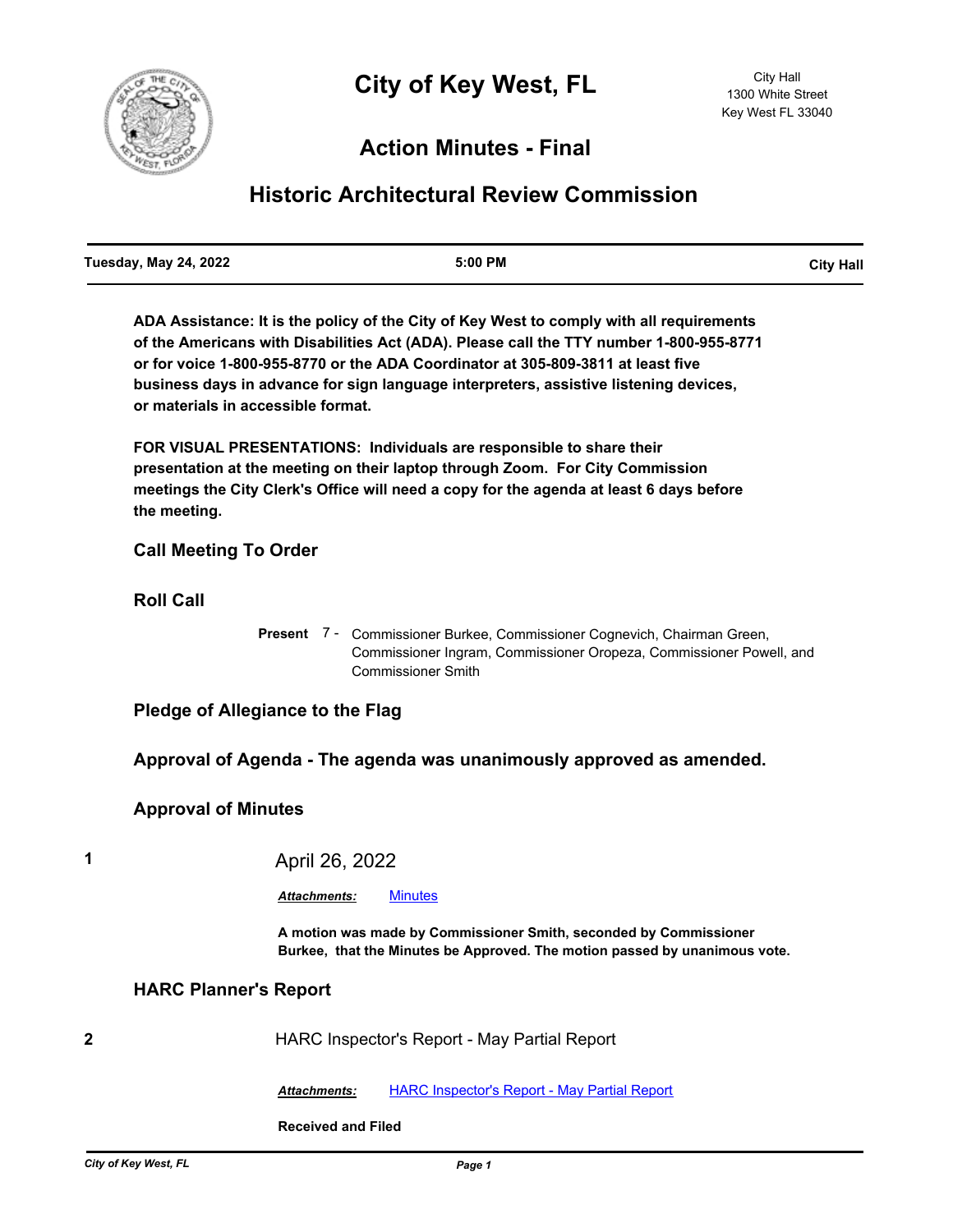#### **Assistant City Attorney's Report**

#### **Old Business**

#### **3 Second Reading:**

Partial demolition of rear historic sawtooth roof - **#6 Fletchers Lane - Reynolds Engineering (H2022-0006)**

| Attachments: | 6 Fletchers Lane - Demolition - 2nd Reading   |  |  |
|--------------|-----------------------------------------------|--|--|
|              | 6 Fletchers Lane - Demolition - April Revised |  |  |
|              | 6 Fletchers Lane - Demolition - March         |  |  |
|              | 6 Fletchers Lane - Emails                     |  |  |

**A motion was made by Commissioner Cognevich, seconded by Commissioner Burkee, that the Application be Approved. The motion carried by the following vote:**

- Yes: 6 Commissioner Burkee, Commissioner Cognevich, Chairman Green, Commissioner Oropeza, Commissioner Powell, and Commissioner Smith
- **Abstained:** 1 Commissioner Ingram

### **4 Second Reading:**

Demolition of non-contributing building at 322 Truman Avenue including garage and site elements - **#322-324 Truman Avenue - Pope-Scarbrough Architects (H2022-0011)**

[322-324 Truman Avenue - Demolition - 2nd Reading](http://KeyWest.legistar.com/gateway.aspx?M=F&ID=a6cab6f8-028a-413d-afcc-7dbe57059d37.pdf) *Attachments:*

[322-324 Truman Avenue - Demolition - 1st Reading](http://KeyWest.legistar.com/gateway.aspx?M=F&ID=7d36576a-b347-44ad-9bc2-21b474c10717.pdf)

**A motion was made by Commissioner Burkee, seconded by Commissioner Cognevich, that the Action Items be Approved. The motion carried by the following vote:**

Yes: 6 - Commissioner Burkee, Commissioner Cognevich, Chairman Green, Commissioner Oropeza, Commissioner Powell, and Commissioner Smith

**Abstained:** 1 - Commissioner Ingram

### **New Business**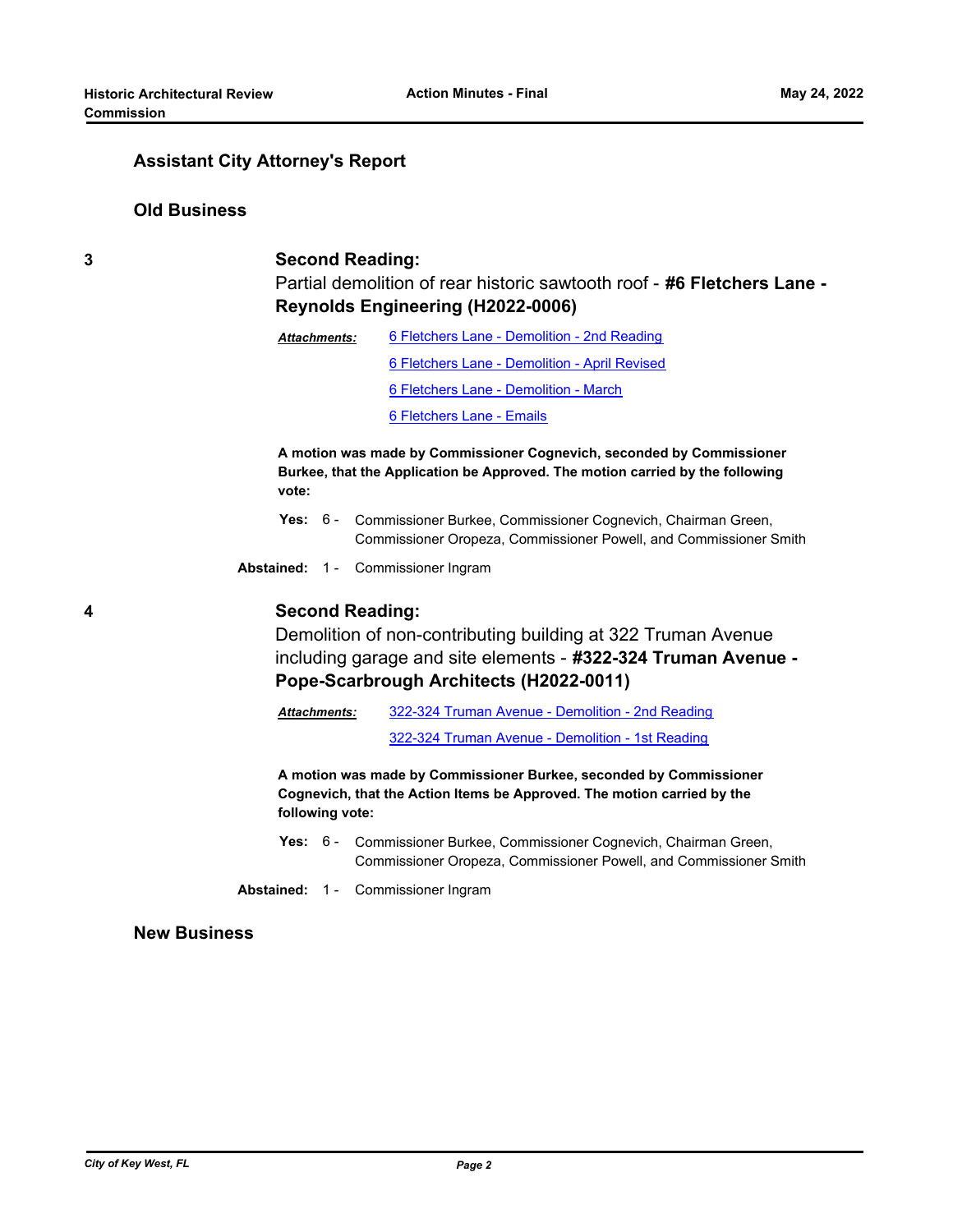| 5 | Frame and install wood siding to enclose first-floor porch on southeast<br>corner of residence. Install new windows and doors on first and second                                 |                                                                                                                                                                                                                      |  |  |  |
|---|-----------------------------------------------------------------------------------------------------------------------------------------------------------------------------------|----------------------------------------------------------------------------------------------------------------------------------------------------------------------------------------------------------------------|--|--|--|
|   | floors - #418 United Street - Garcia Jones Building Contractor                                                                                                                    |                                                                                                                                                                                                                      |  |  |  |
|   | (H2022-0014)                                                                                                                                                                      |                                                                                                                                                                                                                      |  |  |  |
|   | Attachments:                                                                                                                                                                      | 418 United Street - Design                                                                                                                                                                                           |  |  |  |
|   |                                                                                                                                                                                   | 418 United VS La Te Da - applicant photos                                                                                                                                                                            |  |  |  |
|   | A motion was made by Commissioner Powell, seconded by Commissioner<br>Cognevich, that the Application be Postponed to June 28, 2022. The motion<br>carried by the following vote: |                                                                                                                                                                                                                      |  |  |  |
|   |                                                                                                                                                                                   | Yes: 7 - Commissioner Burkee, Commissioner Cognevich, Chairman Green,<br>Commissioner Ingram, Commissioner Oropeza, Commissioner Powell, and<br><b>Commissioner Smith</b>                                            |  |  |  |
| 6 | Demolition of partial enclosure of first floor-porch on southeast corner of<br>house - #418 United Street - Garcia Jones Building Contractor<br>(H2022-0014)                      |                                                                                                                                                                                                                      |  |  |  |
|   | <b>Attachments:</b>                                                                                                                                                               | 418 United Street - Demolition                                                                                                                                                                                       |  |  |  |
|   |                                                                                                                                                                                   | 418 United VS La Te Da - applicant photos                                                                                                                                                                            |  |  |  |
|   | passed by unanimous vote.                                                                                                                                                         | A motion was made by Commissioner Powell, seconded by Commissioner<br>Ingram, that the Application be Postponed to June 28, 2022. The motion                                                                         |  |  |  |
| 7 | Renovation to historic residence, new rear addition, and new pool and<br>deck at rear yard - #1209 Royal Street - T.S. Neal Architects<br>(H2022-0015)                            |                                                                                                                                                                                                                      |  |  |  |
|   | <b>Attachments:</b>                                                                                                                                                               | 1209 Royal Street - Design                                                                                                                                                                                           |  |  |  |
|   | vote:                                                                                                                                                                             | A motion was made by Commissioner Ingram, seconded by Commissioner<br>Powell, that the Application be Approved. The motion carried by the following                                                                  |  |  |  |
|   |                                                                                                                                                                                   | Yes: 7 - Commissioner Burkee, Commissioner Cognevich, Chairman Green,<br>Commissioner Ingram, Commissioner Oropeza, Commissioner Powell, and<br><b>Commissioner Smith</b>                                            |  |  |  |
| 8 |                                                                                                                                                                                   | Demolition of a shed addition at rear. Removal of concrete stoops at front<br>and rear. Removal of low wall at sidewalk and portion of wall at side entry<br>-#1209 Royal Street - T.S. Neal Architects (H2022-0015) |  |  |  |
|   | <b>Attachments:</b>                                                                                                                                                               | 1209 Royal Street - Demolition                                                                                                                                                                                       |  |  |  |
|   | vote:                                                                                                                                                                             | A motion was made by Commissioner Ingram, seconded by Commissioner<br>Powell, that the Application be Approved. The motion carried by the following                                                                  |  |  |  |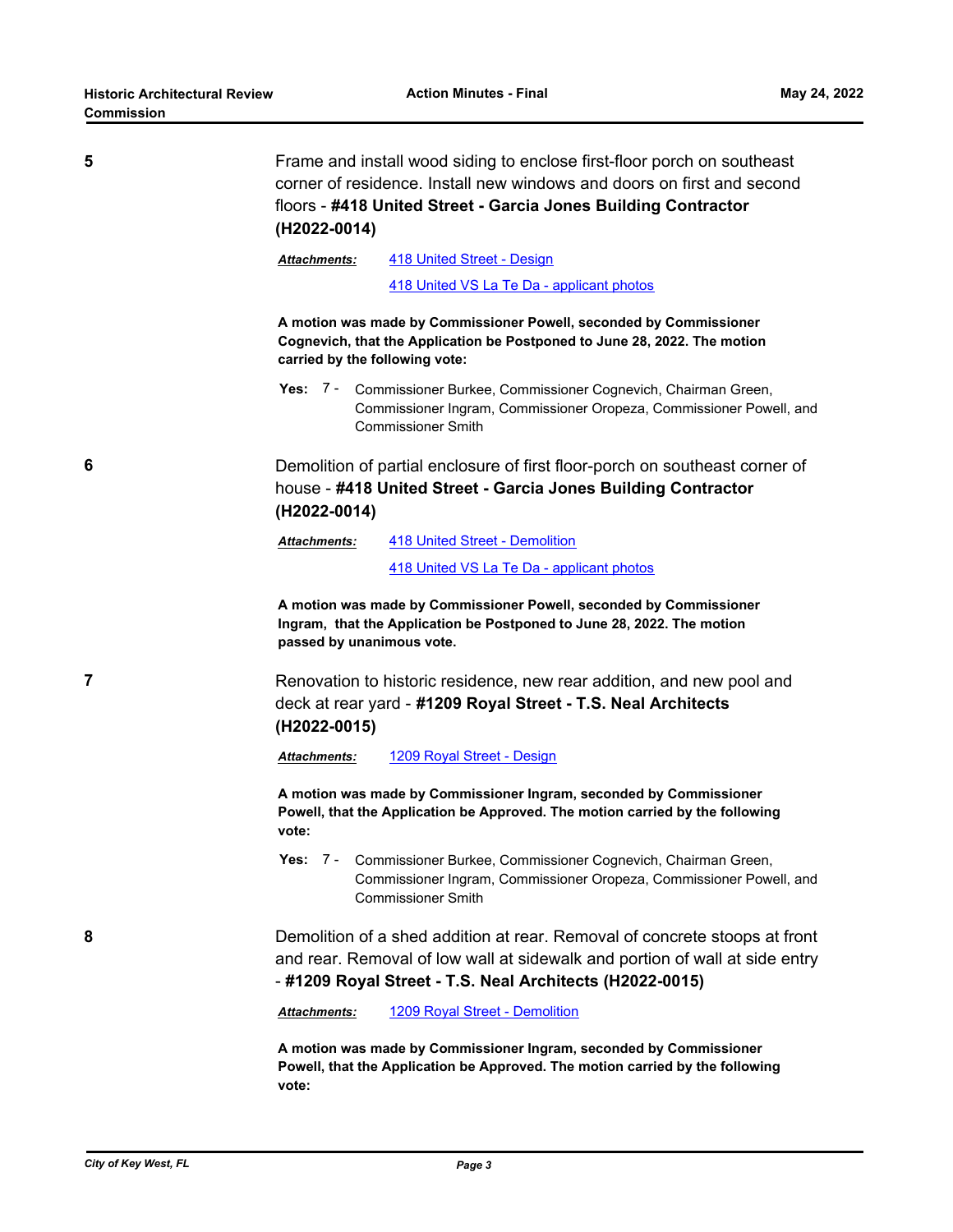| ∪ommission |                                                                                                                                                                                                                                                     |  |  |
|------------|-----------------------------------------------------------------------------------------------------------------------------------------------------------------------------------------------------------------------------------------------------|--|--|
|            | Yes: $7 -$<br>Commissioner Burkee, Commissioner Cognevich, Chairman Green,<br>Commissioner Ingram, Commissioner Oropeza, Commissioner Powell, and<br><b>Commissioner Smith</b>                                                                      |  |  |
| 9          | After-the-fact renovations to historic residence including replacement of<br>all historic siding, installation of new columns and railings on front porch,<br>and elevation of building - #627 Caroline Street - Doyon<br>Construction (H2022-0017) |  |  |
|            | <b>Request for Postponement</b><br><b>Attachments:</b>                                                                                                                                                                                              |  |  |
|            | *Large File* 627 Caroline Street - ATF Design                                                                                                                                                                                                       |  |  |
|            | Postponed                                                                                                                                                                                                                                           |  |  |
| 10         | New one-story accessory structure at rear - #715 Frances Street -<br>Michael Lepine (H2022-0018)                                                                                                                                                    |  |  |
|            | 715 Frances Street - Design<br><b>Attachments:</b>                                                                                                                                                                                                  |  |  |
|            | A motion was made by Commissioner Cognevich, seconded by Commissioner<br>Burkee, that the Application be Approved. The motion carried by the following<br>vote:                                                                                     |  |  |
|            | Yes: $7 -$<br>Commissioner Burkee, Commissioner Cognevich, Chairman Green,<br>Commissioner Ingram, Commissioner Oropeza, Commissioner Powell, and<br><b>Commissioner Smith</b>                                                                      |  |  |
| 11         | Construction of a new 330 square-foot addition at rear - #1215 Georgia<br>Street - Shore Construction (H2022-0019)                                                                                                                                  |  |  |
|            | 1215 Georgia Street - Design<br>Attachments:                                                                                                                                                                                                        |  |  |
|            | A motion was made by Commissioner Powell, seconded by Commissioner<br>Smith, that the Application be Approved. The motion carried by the following<br>vote:                                                                                         |  |  |
|            | Yes: 7 - Commissioner Burkee, Commissioner Cognevich, Chairman Green,<br>Commissioner Ingram, Commissioner Oropeza, Commissioner Powell, and<br><b>Commissioner Smith</b>                                                                           |  |  |
| 12         | Demolition of an existing shed and carport at rear- #1215 Georgia                                                                                                                                                                                   |  |  |
|            | Street - Shore Construction (H2022-0019)                                                                                                                                                                                                            |  |  |
|            | 1215 Georgia Street - Demolition<br><b>Attachments:</b>                                                                                                                                                                                             |  |  |
|            | A motion was made by Commissioner Burkee, seconded by Commissioner<br>Powell, that the Application be Approved. The motion carried by the following<br>vote:                                                                                        |  |  |
|            | Yes: $7 -$<br>Commissioner Burkee, Commissioner Cognevich, Chairman Green,<br>Commissioner Ingram, Commissioner Oropeza, Commissioner Powell, and<br><b>Commissioner Smith</b>                                                                      |  |  |